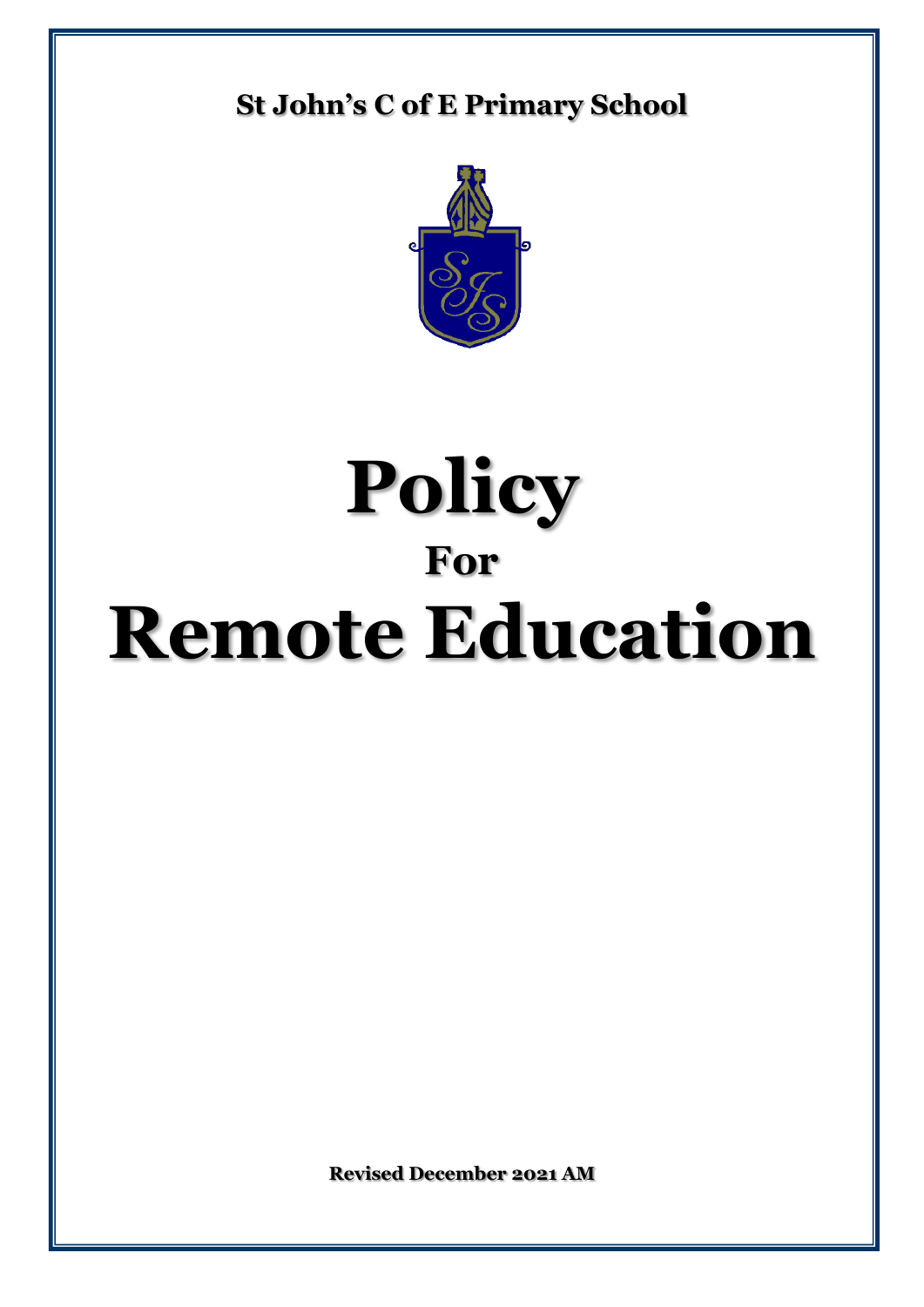Remote Education Policy for St John's C of E Primary School

# **1. Statement of School Philosophy**

*St John's has always strived to be creative, innovative and support our parents/children in the best way possible to make learning purposeful and holistic. Our strategy for remote learning continues this.* 

# **2. Aims**

This Remote Education Policy aims to:

- Ensure consistency in the approach to remote learning for all pupils (Inc. SEND) who aren't in school through use of quality Online and offline resources and teaching videos
- Provide clear expectations to members of the school community with regards to delivering high quality interactive remote learning
- Include continuous delivery of the school curriculum, as well as support of Motivation, Health and Well-Being and Parent support
- Consider continued education for staff and parents (e.g. CPD, Supervision and Meet the Teacher)
- Support effective communication between the school and families and support attendance

### **3 .Who is this policy applicable to?**

- A child is absent because they are awaiting test results and the household is required to self-isolate. The rest of their school bubble are attending school and being taught as normal.
- A child's whole bubble is not permitted to attend school because they, or another member of their bubble, have tested positive for Covid-19.
- Remote learning will be shared with families when they are absent due to Covid related reasons and not to all at start of week (including when, after consulting with the Local Authority, Public Health Walsall and the Chair of Governors, classes revert to home learning due to an identified outbreak or insufficient numbers of staff in school, including supply staff.

# **4. Content and Tools to Deliver This Remote Education Plan**

Resources to deliver this Remote Education Plan include:

- Online tools for EYFS KS1 KS2 *(Google//Teams/Class Dojo/Purple Mash, Big Maths online), as well as for staff CPD and parents sessions.*
- Use of Recorded video (*or Live Video if used*) for Start Day registration, instructional videos and assemblies
- Phone calls home
- Printed learning packs (*eg CGP materials*)
- Physical materials such as story books and writing tools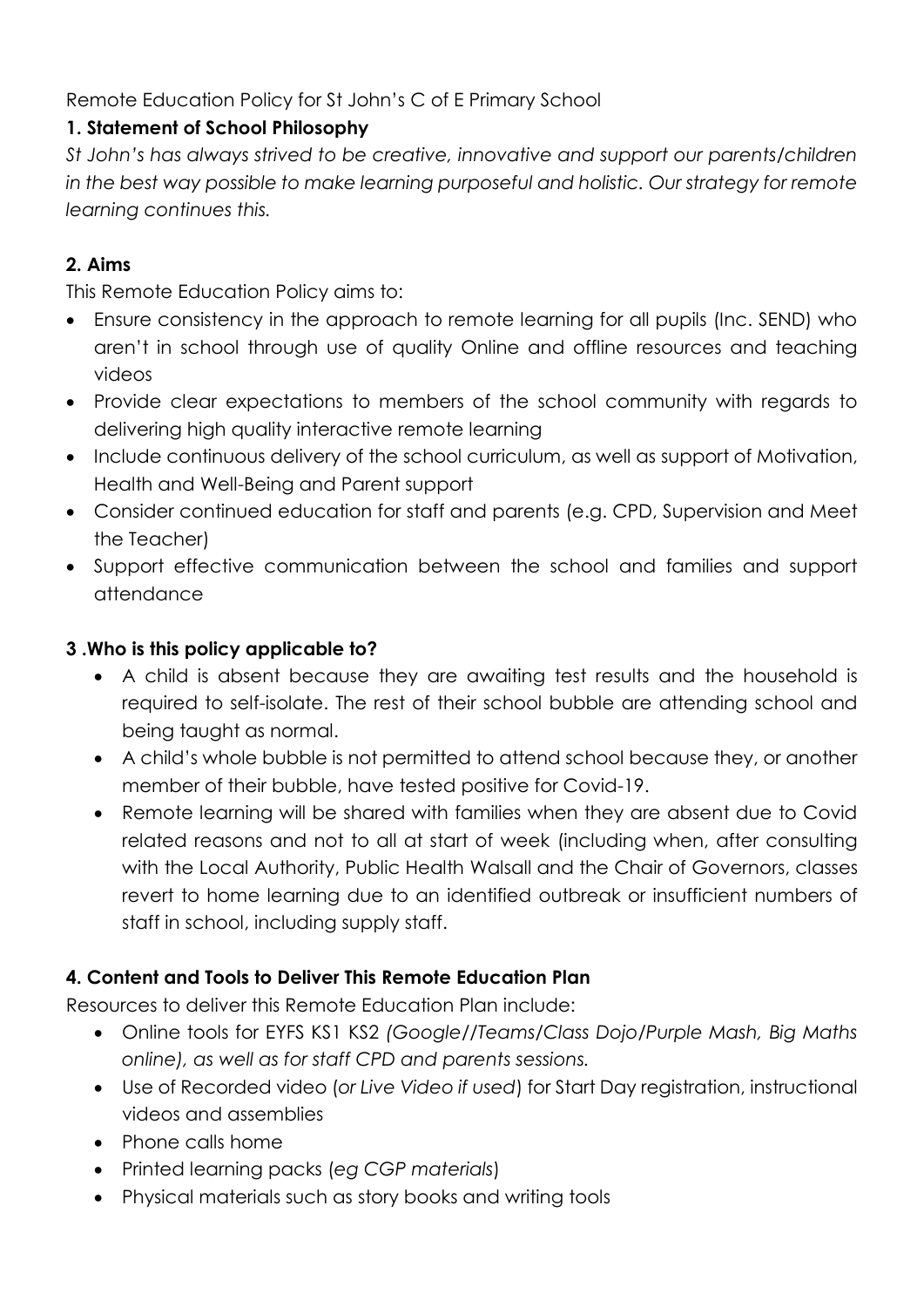Use of BBC Bitesize, Oak Academy, *Big Maths online, White Rose Maths, Linguascope, My On Reading, Accelerated Reading, Cornerstones, SATS Bootcamp*

The detailed remote learning planning and resources to deliver this policy can be found here:

- Model Timetable and structure for remote learning
- Downloadable Printable Documents e.g. Islington Resources developed by School Improvement
- **Curriculum resources**
- Teacher Code of Conduct for Phone calls, Video conferencing and Recorded Video
- End User Agreements for Google classroom, and Classdojo (as appropriate)

# **5. Home and School Partnership**

St John's School is committed to working in close partnership with families and recognises each family is unique and because of this remote learning will look different for different families in order to suit their individual needs.

St John's School will provide a refresher online training session and induction for parents on how to use Google Classroom and Classdojo as appropriate and where possible, provide personalised resources. Where practicable this training will be given to children prior to lock down.

Where possible, it is beneficial for our children to maintain a regular and familiar routine. We would recommend that each 'school day' maintains structure

We would encourage parents to support their children's work, including finding an appropriate place to work and, to the best of their ability, support pupils with work encouraging them to work with good levels of concentration.

Every effort will be made by staff to ensure that work is set promptly. Should accessing work be an issue, parents should contact school promptly and alternative solutions may be available. These will be discussed on case-to-case basis.

All children sign an 'Acceptable Use Policy' at school which includes e-safety rules and this applies when children are working on computers at home.

# **6. Roles and responsibilities**

# **Teachers**

*To note: the suggested responsibilities below relate to where a whole class/bubble is isolating and would be reduced when it is fewer children isolating and the majority of the class are in school.*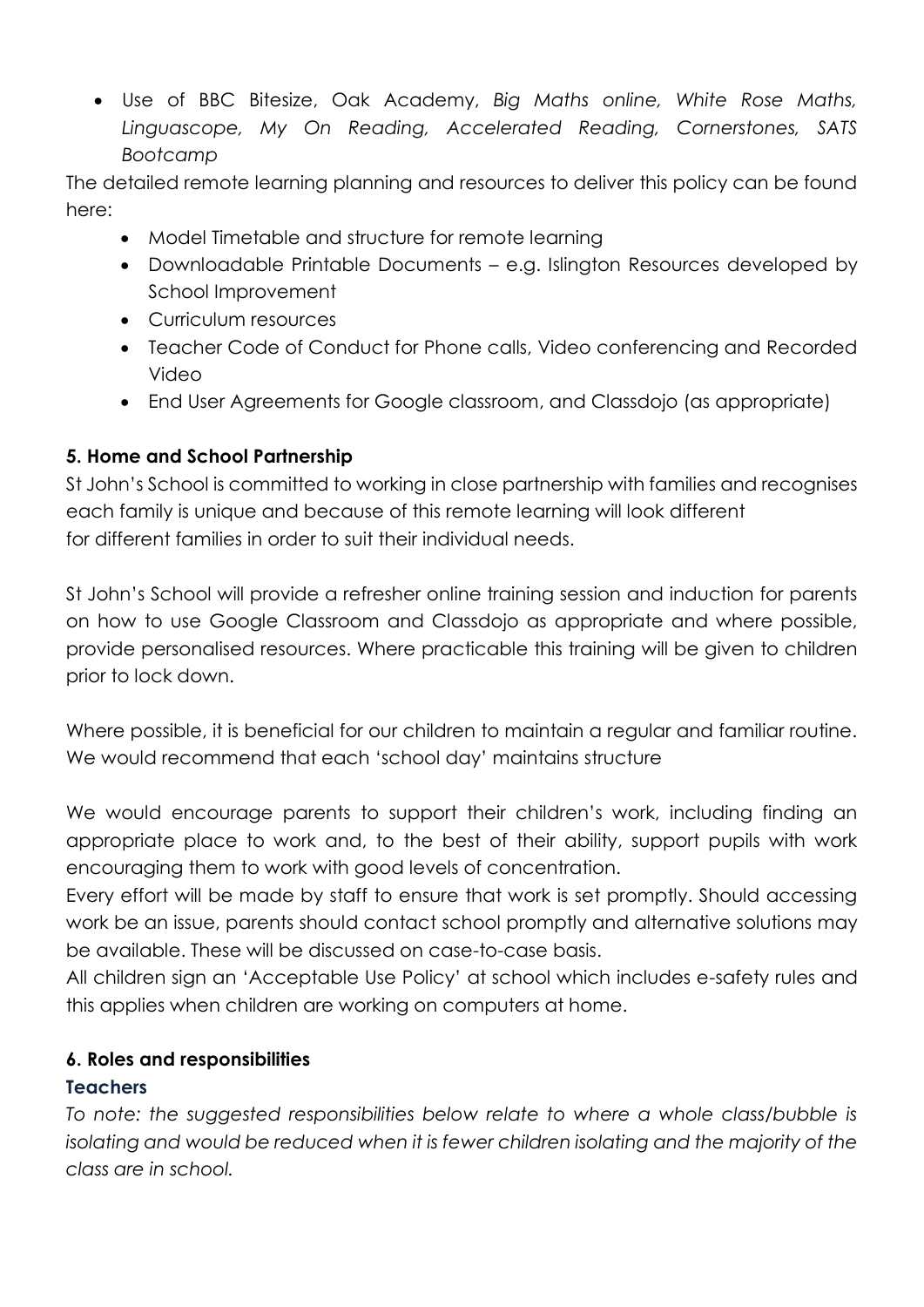We will provide a refresher training session and induction for new staff on how to use Class dojo/ Google Classroom.

When providing remote learning, teachers must be available between 8-55 and 3-10 or their normal working hours if different

If they are unable to work for any reason during this time, for example due to sickness or caring for a dependent, they should report this using the normal absence procedure.

When providing remote learning, teachers are responsible for:

Setting work:

- Teachers will set work for the pupils in their classes
- The work set should follow the usual timetable for the class had they been in school, wherever possible
- Teachers will be setting work on *Google Classroom* and communicating via Class dojo

Providing feedback on work:

- Reading, writing and maths work will be responded to at the earliest convenient opportunity
- All other curriculum tasks will be commented upon by the end of the week.

Keeping in touch with pupils who aren't in school and their parents:

- If there is a concern around the level of engagement of a pupil/s parents should be contacted via phone to access whether school intervention can assist engagement.
- Class dojo will be used as a reciprocal communication platform. The HT will make his email available for specific parental concerns

Any complaints or concerns shared by parents or pupils should be reported to the appropriate TLR– for any safeguarding concerns, refer immediately to the DSL

We will provide a remote education that includes either recorded or live direct teaching and should be of equivalent length to the core teaching pupils would receive in school. As a minimum that is:

- 3 hours a day for Key Stage 1 (years 1 and 2 when pupils are aged between 5 and 7)
- 4 hours a day for KS2 (years 3-6 when children are aged between 7 and 11)

Those hours include both direct teaching and time for pupils to complete tasks or assignments independently.

Every endeavour will be made for all children to be able to access all remote learning. This will include providing devices and/or SIM cards to any family struggling to access all the learning for all of their children. Paper packs will still be made available to any who request them.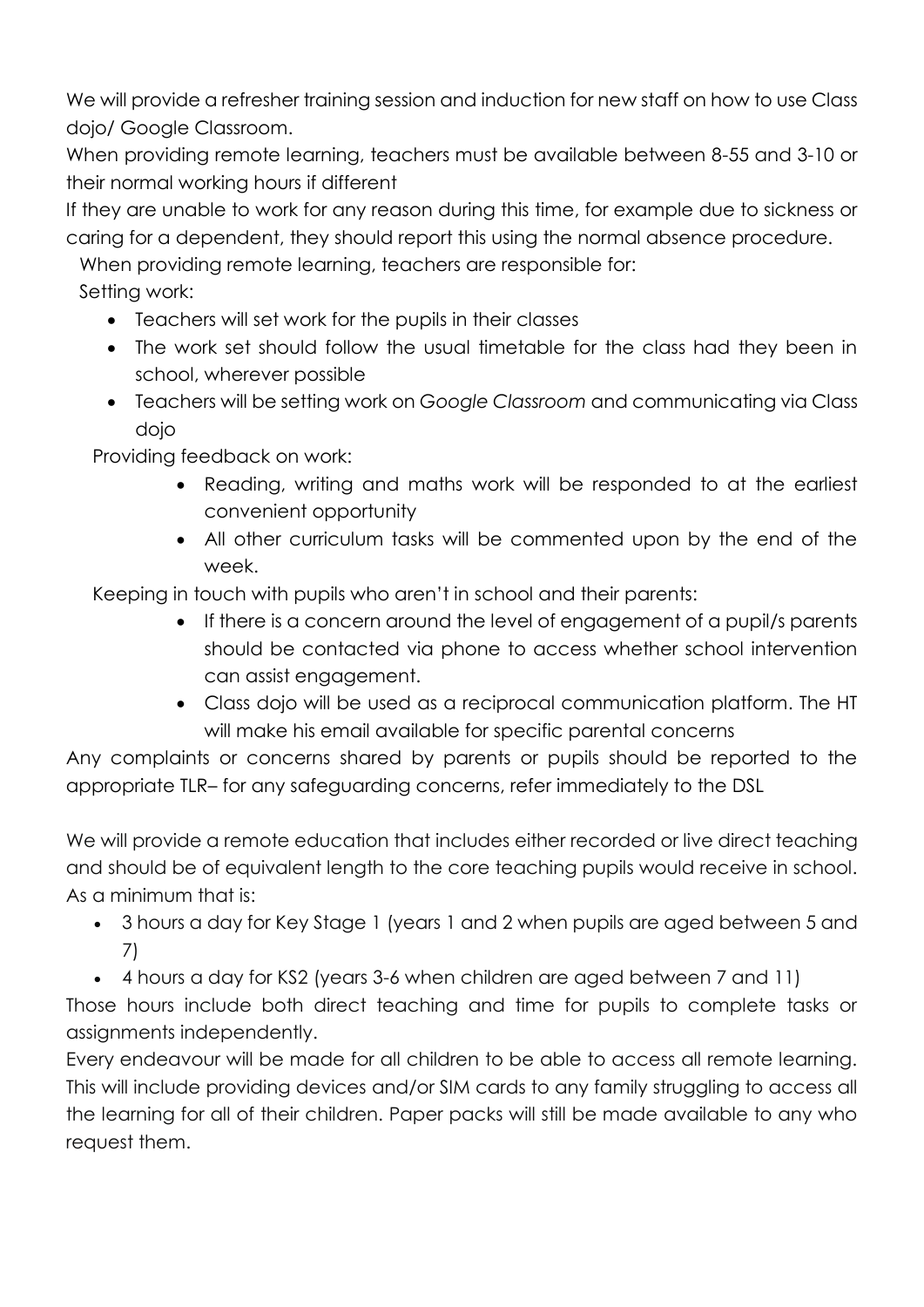#### **Teaching Assistants**

Teaching assistants must be available for work

If they are unable to work for any reason during this time, for example due to sickness or caring for a dependent, they should report this using the normal absence procedure. Teaching Assistants to liaise with HT/TLRs for any tasks

#### **Senior/Team Leaders**

Alongside any teaching responsibilities, senior and team leaders are responsible for:

- Co-ordinating the remote learning approach across the school including daily monitoing of engagement.
- Monitoring the effectiveness of remote learning explain how they'll do this, such as through regular meetings with teachers and subject leaders, reviewing work set or reaching out for feedback from pupils and parents
- Monitoring the security of remote learning systems, including data protection and safeguarding considerations

#### **Designated safeguarding lead**

The DSL is responsible for managing and dealing with all safeguarding concerns. For further information, please see the Safeguarding and Child Protection Policy.

#### **The SENCO**

- Ensuring that pupils with EHC plans continue to have their needs met while learning remotely, and liaising with the headteacher and other organisations to make any alternate arrangements for pupils with EHC plans and IHPs
- Identifying the level of support

#### **The SBM**

- Ensuring value for money when arranging the procurement of equipment or technology.
- Ensuring that the school has adequate insurance to cover all remote working arrangements.

#### **Pupils and parents**

Staff can expect pupils learning remotely to:

- Complete work to the deadline set by teachers
- Seek help if they need it, from teachers
- Alert teachers if they're not able to complete work
- Staff can expect parents with children learning remotely to:
- Make the school aware if their child is sick or otherwise can't complete work